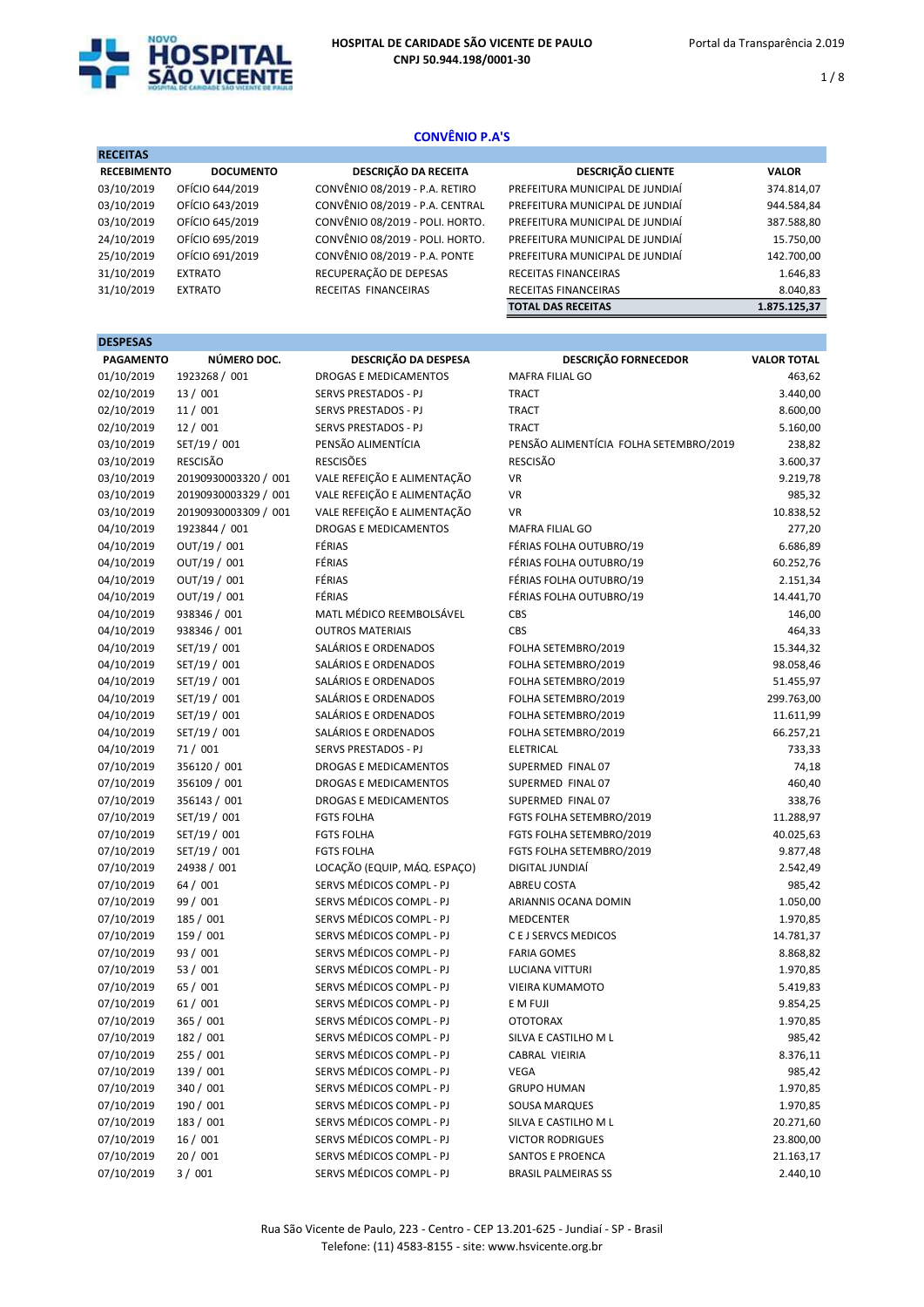

| 07/10/2019 | 36/001        | SERVS MÉDICOS COMPL - PJ | M I SERVIÇOS LTDA           | 1.300,00  |
|------------|---------------|--------------------------|-----------------------------|-----------|
| 07/10/2019 | 33 / 001      | SERVS MÉDICOS COMPL - PJ | <b>CODREANSCHI BERTOCHE</b> | 6.500,00  |
|            |               |                          | PRISCILLA C TOLEDO          |           |
| 07/10/2019 | 7/001         | SERVS MÉDICOS COMPL - PJ |                             | 1.300,00  |
| 07/10/2019 | 3/001         | SERVS MÉDICOS COMPL - PJ | MW HEALTH SERVIÇOS          | 1.830,08  |
| 07/10/2019 | 88 / 001      | SERVS MÉDICOS COMPL - PJ | DEBORA ELAINE ME            | 3.900,00  |
| 07/10/2019 | 111 / 001     | SERVS MÉDICOS COMPL - PJ | QUIET METODO DIAG.          | 4.880,20  |
|            |               |                          |                             |           |
| 07/10/2019 | 180 / 001     | SERVS MÉDICOS COMPL - PJ | JHL                         | 5.490,23  |
| 07/10/2019 | 375 / 001     | SERVS MÉDICOS COMPL - PJ | <b>HDM</b>                  | 31.205,13 |
| 07/10/2019 | 115 / 001     | SERVS MÉDICOS COMPL - PJ | <b>TALLES RAVID</b>         | 11.872,02 |
| 07/10/2019 | 65 / 001      | SERVS MÉDICOS COMPL - PJ | ABREU COSTA                 | 3.097,05  |
|            |               |                          |                             |           |
| 07/10/2019 | 64 / 001      | SERVS MÉDICOS COMPL - PJ | <b>GUERRA E HUNGRIA</b>     | 2.252,40  |
| 07/10/2019 | 9/001         | SERVS MÉDICOS COMPL - PJ | CAIO BRAMBILLA ME           | 1.220,05  |
| 07/10/2019 | 32 / 001      | SERVS MÉDICOS COMPL - PJ | PAULO EDUARDO               | 8.350,00  |
| 07/10/2019 | 88 / 001      | SERVS MÉDICOS COMPL - PJ | MATHEUS BONFIM DOM.         |           |
|            |               |                          |                             | 1.736,22  |
| 07/10/2019 | 374 / 001     | SERVS MÉDICOS COMPL - PJ | <b>HDM</b>                  | 5.631,00  |
| 07/10/2019 | 94 / 001      | SERVS MÉDICOS COMPL - PJ | NASCIMENTO E GOMES          | 4.317,10  |
| 07/10/2019 | 347 / 001     | SERVS MÉDICOS COMPL - PJ | <b>THERMAL SAUDE</b>        | 619,77    |
|            |               |                          |                             |           |
| 07/10/2019 | 94 / 001      | SERVS MÉDICOS COMPL - PJ | <b>LEGHI SILVA</b>          | 1.220,05  |
| 07/10/2019 | 186 / 001     | SERVS MÉDICOS COMPL - PJ | <b>MEDCENTER</b>            | 31.580,52 |
| 07/10/2019 | 96 / 001      | SERVS MÉDICOS COMPL - PJ | MARCELA SCHWARZ             | 1.300,00  |
| 07/10/2019 | 5/001         | SERVS MÉDICOS COMPL - PJ | <b>SRPS CLINICA LTDA</b>    | 1.100,00  |
|            |               |                          |                             |           |
| 07/10/2019 | 32 / 001      | SERVS MÉDICOS COMPL - PJ | <b>MATEUS SILVA</b>         | 2.600,00  |
| 07/10/2019 | 23 / 001      | SERVS MÉDICOS COMPL - PJ | <b>DOCTON BEN</b>           | 2.440,10  |
| 07/10/2019 | 5/001         | SERVS MÉDICOS COMPL - PJ | <b>GREGO SER. MEDICOS</b>   | 550,00    |
|            |               | SERVS MÉDICOS COMPL - PJ |                             |           |
| 07/10/2019 | 30 / 001      |                          | TATIANI CERIONI TOTH        | 5.200,00  |
| 07/10/2019 | 49 / 001      | SERVS MÉDICOS COMPL - PJ | <b>EDNA COSTA PEREIRA</b>   | 550,00    |
| 07/10/2019 | 92 / 001      | SERVS MÉDICOS COMPL - PJ | DIEGO ALMEIDA EIRELL        | 1.300,00  |
| 07/10/2019 | 43 / 001      | SERVS MÉDICOS COMPL - PJ | <b>MAIARA BRUNHARA</b>      | 14.452,90 |
|            |               |                          |                             |           |
| 07/10/2019 | 92 / 001      | SERVS MÉDICOS COMPL - PJ | JÉSSICA ALINE MOURA         | 16.611,45 |
| 07/10/2019 | 101/001       | SERVS MÉDICOS COMPL - PJ | FERREIRA DA SILVA           | 3.097,05  |
| 07/10/2019 | 20 / 001      | SERVS MÉDICOS COMPL - PJ | ARAUJO E ZUMPANO LTD        | 3.900,00  |
| 07/10/2019 | 37 / 001      | SERVS MÉDICOS COMPL - PJ | M I SERVIÇOS LTDA           | 5.850,00  |
|            |               |                          |                             |           |
| 07/10/2019 | 55 / 001      | SERVS MÉDICOS COMPL - PJ | <b>MED IN SERVICE</b>       | 3.660,15  |
| 07/10/2019 | 129 / 001     | SERVS MÉDICOS COMPL - PJ | <b>BRUNA DIAS</b>           | 5.724,85  |
| 07/10/2019 | 121 / 001     | SERVS MÉDICOS COMPL - PJ | MARCOS SILVA QUEIROZ        | 6.194,10  |
|            |               |                          |                             |           |
| 07/10/2019 | 114 / 001     | SERVS MÉDICOS COMPL - PJ | RF JUNDIAÍ                  | 2.440,10  |
| 07/10/2019 | 95 / 001      | SERVS MÉDICOS COMPL - PJ | NASCIMENTO E GOMES          | 1.032,35  |
| 07/10/2019 | 93 / 001      | SERVS MÉDICOS COMPL - PJ | <b>GALVES</b>               | 4.082,47  |
| 07/10/2019 | 54 / 001      | SERVS MÉDICOS COMPL - PJ | <b>LUCIANA VITTURI</b>      | 1.548,52  |
|            |               |                          |                             |           |
| 07/10/2019 | 256 / 001     | SERVS MÉDICOS COMPL - PJ | CABRAL VIEIRIA              | 11.402,77 |
| 07/10/2019 | 348 / 001     | SERVS MÉDICOS COMPL - PJ | THERMAL SAUDE               | 3.660,15  |
| 07/10/2019 | 52 / 001      | SERVS MÉDICOS COMPL - PJ | <b>MS FRANCO</b>            | 6.500,00  |
| 07/10/2019 | 53 / 001      | SERVS MÉDICOS COMPL - PJ | <b>GUARANA</b>              | 14.452,90 |
|            |               |                          |                             |           |
| 07/10/2019 | 211/001       | SERVS MÉDICOS COMPL - PJ | DYVOSMED SERVIÇOS LT        | 3.448,98  |
| 07/10/2019 | 93 / 001      | SERVS MÉDICOS COMPL - PJ | NASCIMENTO E GOMES          | 6.405,26  |
| 07/10/2019 | 8/001         | SERVS MÉDICOS COMPL - PJ | JR MAIA SERVIÇOS MED        | 5.250,00  |
|            |               | SERVS MÉDICOS COMPL - PJ |                             |           |
| 07/10/2019 | 27 / 001      |                          | AMN SERVICOS                | 6.405,26  |
| 07/10/2019 | 268 / 001     | SERVS MÉDICOS COMPL - PJ | <b>WF JUNDIAI</b>           | 2.956,27  |
| 07/10/2019 | 92 / 001      | SERVS MÉDICOS COMPL - PJ | <b>FARIA GOMES</b>          | 4.927,12  |
| 07/10/2019 | 496 / 001     | SERVS MÉDICOS COMPL - PJ | LELASSIST MS/S              | 4.927,12  |
|            |               |                          |                             |           |
| 07/10/2019 | 20199 / 001   | SERVS MÉDICOS COMPL - PJ | NEUMA CRISTIANE LTDA        | 2.463,56  |
| 07/10/2019 | 45 / 001      | SERVS MÉDICOS COMPL - PJ | ABRMA CLÍNICA               | 8.376,11  |
| 07/10/2019 | 37 / 001      | SERVS MÉDICOS COMPL - PJ | LUCAS OLIVEIRA              | 1.970,85  |
| 07/10/2019 | 63 / 001      | SERVS MÉDICOS COMPL - PJ | ABREU COSTA                 | 500,60    |
|            |               |                          |                             |           |
| 07/10/2019 | 98 / 001      | SERVS MÉDICOS COMPL - PJ | ARIANNIS OCANA DOMIN        | 14.175,00 |
| 07/10/2019 | 20017 / 001   | SERVS MÉDICOS COMPL - PJ | LUCAS JULIANO LTA           | 985,43    |
| 07/10/2019 | 13 / 001      | SERVS MÉDICOS COMPL - PJ | MPS SERVIÇOS MÉDICOS        | 3.675,00  |
|            |               |                          |                             |           |
| 07/10/2019 | 15 / 001      | SERVS MÉDICOS COMPL - PJ | <b>VICTOR RODRIGUES</b>     | 525,00    |
| 07/10/2019 | 189 / 001     | SERVS MÉDICOS COMPL - PJ | <b>SOUSA MARQUES</b>        | 1.478,13  |
| 07/10/2019 | 80 / 001      | SERVS MÉDICOS COMPL - PJ | A E M SERVIÇOS LTA          | 4.200,00  |
| 09/10/2019 | 801528 / 001  | DROGAS E MEDICAMENTOS    | MEDICAMENTAL                | 311,22    |
|            |               |                          |                             |           |
| 09/10/2019 | 1036612 / 001 | DROGAS E MEDICAMENTOS    | DUPATRI CNPJ 26 GO          | 294,76    |
| 09/10/2019 | 22857 / 001   | DROGAS E MEDICAMENTOS    | ATIVA COMERCIAL             | 330,01    |
| 09/10/2019 | 801345 / 001  | DROGAS E MEDICAMENTOS    | MEDICAMENTAL                | 603,46    |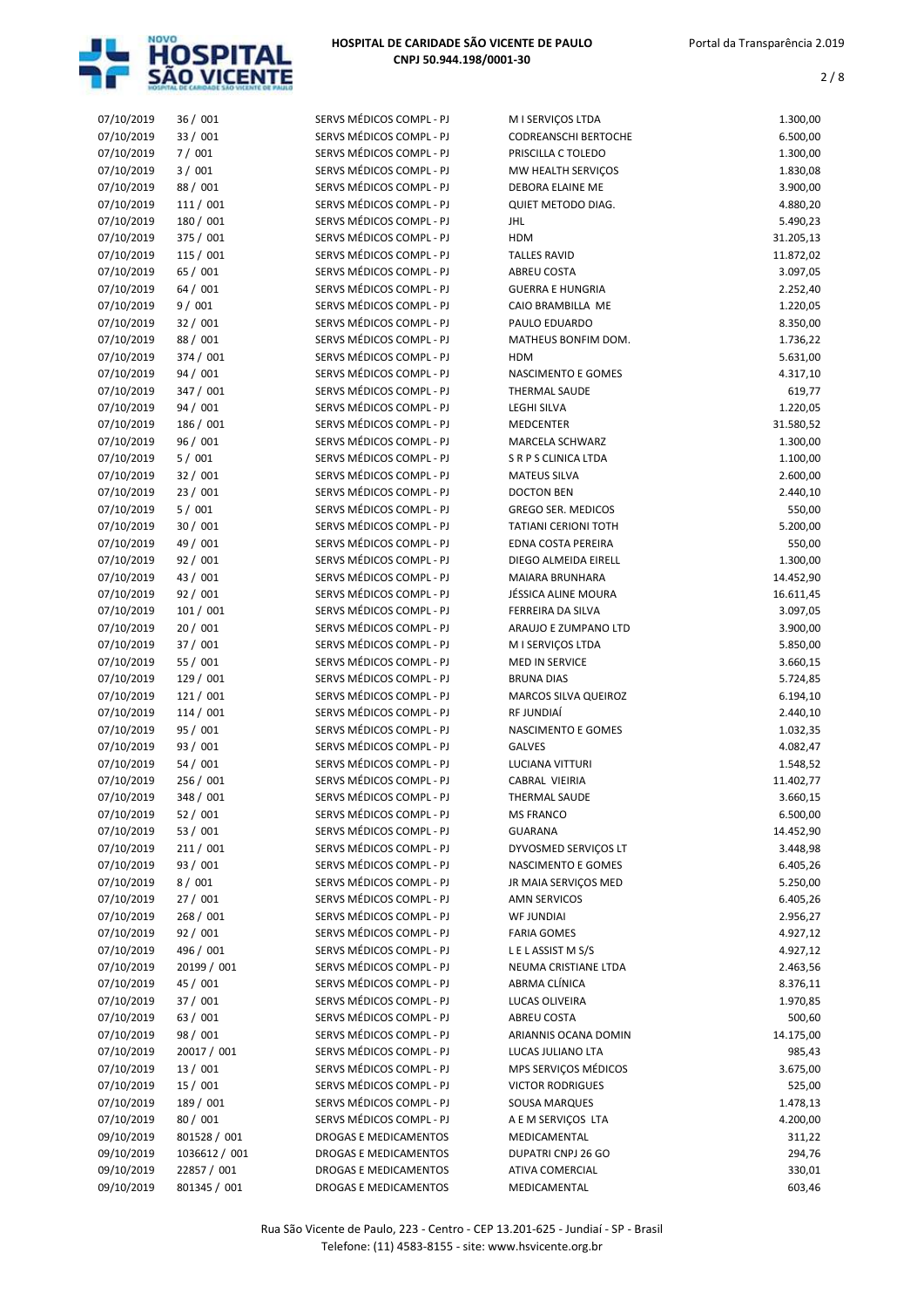

| 09/10/2019 | 22867 / 001            | DROGAS E MEDICAMENTOS        | ATIVA COMERCIAL                   | 560,91    |
|------------|------------------------|------------------------------|-----------------------------------|-----------|
| 09/10/2019 | 130499 / 001           | DROGAS E MEDICAMENTOS        | <b>SOMA SP</b>                    | 1.851,00  |
| 09/10/2019 | 74340 / 001            | <b>DROGAS E MEDICAMENTOS</b> | <b>VIVA MEDICAMENTOS</b>          | 657,00    |
| 09/10/2019 | 2649 / 001             | DROGAS E MEDICAMENTOS        | <b>PRECISION</b>                  | 605,10    |
| 09/10/2019 | <b>FGTS RESCISÓRIO</b> | <b>FGTS RESCISÓRIO</b>       | <b>GRRF RESCIÃO</b>               | 3.153,35  |
| 09/10/2019 | 13293 / 001            | MATERIAL DE LIMPEZA          | <b>ELITE</b>                      | 638,34    |
| 09/10/2019 | 13292 / 001            | MATERIAL DE LIMPEZA          | <b>ELITE</b>                      | 1.472,40  |
| 09/10/2019 | 13291 / 001            | MATERIAL DE LIMPEZA          | <b>ELITE</b>                      | 1.888,47  |
| 09/10/2019 | 22857 / 001            | MEDICAMENTOS CONTROLADOS     | <b>ATIVA COMERCIAL</b>            | 49,49     |
| 09/10/2019 | 130499 / 001           | MEDICAMENTOS CONTROLADOS     | <b>SOMA SP</b>                    | 69,60     |
| 10/10/2019 | 14804 / 001            | ASSISTÊNCIA ODONTOLÓGICA     | <b>UNIODONTO</b>                  | 778,10    |
| 10/10/2019 | 14804 / 001            | ASSISTÊNCIA ODONTOLÓGICA     | <b>UNIODONTO</b>                  | 4.345,98  |
| 10/10/2019 | 14804 / 001            | ASSISTÊNCIA ODONTOLÓGICA     | <b>UNIODONTO</b>                  | 1.066,28  |
| 10/10/2019 | 04/12 / 001            | LOCAÇÃO DE IMÓVEIS           | <b>ALUGUEL</b>                    | 3.457,30  |
| 10/10/2019 | 04/12 / 001            | LOCAÇÃO DE IMÓVEIS           | <b>ALUGUEL</b>                    | 3.457,30  |
| 10/10/2019 | <b>RESCISÃO</b>        | <b>RESCISÕES</b>             | <b>RESCISÃO</b>                   | 4.283,92  |
|            | 1014 / 001             | TRANSPORTE DE EMPREGADOS     | <b>FAMA TRANSP E TUR</b>          |           |
| 10/10/2019 |                        |                              |                                   | 15.430,96 |
| 10/10/2019 | 1016 / 001             | TRANSPORTE DE EMPREGADOS     | <b>FAMA TRANSP E TUR</b>          | 395,67    |
| 10/10/2019 | SET/19 / 001           | VRS A REPASSAR-FOLHA         | CONVENIO FARMAVIDA                | 520,01    |
| 10/10/2019 | SET/19 / 001           | VRS A REPASSAR-FOLHA         | CONVÊNIO FARMAVIDA                | 4.018,68  |
| 10/10/2019 | SET/19 / 001           | VRS A REPASSAR-FOLHA         | MENSALIDADE SIND ENFERMAGEM       | 25,00     |
| 10/10/2019 | SET/19 / 001           | VRS A REPASSAR-FOLHA         | CONVÊNIO CLUBE IPIRANGA           | 120,00    |
| 10/10/2019 | SET/19 / 001           | VRS A REPASSAR-FOLHA         | CONVÊNIO FARMAVIDA                | 1.051,17  |
| 10/10/2019 | SET/19 / 001           | VRS A REPASSAR-FOLHA         | CONVÊNIO CLUBE IPIRANGA           | 40,00     |
| 11/10/2019 | 155773 / 001           | DROGAS E MEDICAMENTOS        | SERVIMED SP                       | 770,25    |
| 11/10/2019 | 132302 / 001           | DROGAS E MEDICAMENTOS        | SERVIMED SP                       | 320,04    |
| 11/10/2019 | 1983 / 001             | IMPRESSOS E MATL DE EXP.     | <b>VOLKEN PRESS</b>               | 234,25    |
| 11/10/2019 | 1982 / 001             | IMPRESSOS E MATL DE EXP.     | <b>VOLKEN PRESS</b>               | 1.066,00  |
| 11/10/2019 | 24937 / 001            | LOCAÇÃO (EQUIP, MÁQ. ESPAÇO) | DIGITAL JUNDIAÍ                   | 2.645,41  |
| 11/10/2019 | 34326 / 001            | MATL MÉDICO REEMBOLSÁVEL     | <b>INOVA COML HOSPITALAR</b>      | 660,00    |
| 11/10/2019 | 901398 / 001           | <b>VALE TRANSPORTE</b>       | <b>TRANSURB</b>                   | 126,10    |
| 11/10/2019 | SET/19 / 001           | VRS A REPASSAR-FOLHA         | CONV C.E.F. A REPASSAR EMPRÉSTIMO | 513,85    |
| 11/10/2019 | SET/19 / 001           | VRS A REPASSAR-FOLHA         | CONTRIBUIÇÃO CONFEDERATIVA        | 723,04    |
| 11/10/2019 | SET/19 / 001           | VRS A REPASSAR-FOLHA         | CONTRIBUIÇÃO CONFEDERATIVA        | 782,43    |
| 11/10/2019 | SET/19 / 001           | VRS A REPASSAR-FOLHA         | CONV C.E.F. A REPASSAR EMPRÉSTIMO | 3.059,01  |
| 11/10/2019 | SET/19 / 001           | <b>VRS A REPASSAR-FOLHA</b>  | CONTRIBUIÇÃO CONFEDERATIVA        | 347,45    |
| 11/10/2019 | SET/19 / 001           | VRS A REPASSAR-FOLHA         | CONV C.E.F. A REPASSAR EMPRÉSTIMO | 1.048,02  |
| 14/10/2019 | 1945569 / 001          | DROGAS E MEDICAMENTOS        | <b>MAFRA FILIAL GO</b>            | 1.164,99  |
| 14/10/2019 | 359152 / 001           | DROGAS E MEDICAMENTOS        | SUPERMED FINAL 07                 | 251,47    |
| 14/10/2019 | 1038336 / 001          | DROGAS E MEDICAMENTOS        | DUPATRI CNPJ 26 GO                | 6.700,00  |
| 14/10/2019 | 1212 / 001             | <b>DROGAS E MEDICAMENTOS</b> | <b>DUPATRI HOSPITALAR C</b>       | 1.560,00  |
| 14/10/2019 | 824137 / 001           | IMPRESSOS E MATL DE EXP.     | PAPEL ITUPEVA                     | 256,50    |
|            | 824013 / 001           |                              |                                   |           |
| 14/10/2019 |                        | IMPRESSOS E MATL DE EXP.     | PAPEL ITUPEVA                     | 171,00    |
| 14/10/2019 | 1130137 / 001          | MATL MÉDICO REEMBOLSÁVEL     | CIRÚRGICA FERNANDES               | 153,78    |
| 14/10/2019 | 3297 / 001             | MATL MÉDICO REEMBOLSÁVEL     | VISIONBAND                        | 300,00    |
| 14/10/2019 | 2080 / 001             | MATL MÉDICO REEMBOLSÁVEL     | FOX INDUSTRIA                     | 22,50     |
| 14/10/2019 | 1229123 / 001          | MATL MÉDICO REEMBOLSÁVEL     | FRESENIUS MATRIZ 04               | 753,00    |
| 14/10/2019 | 358795 / 001           | MATL MÉDICO REEMBOLSÁVEL     | SUPERMED FINAL 07                 | 699,72    |
| 14/10/2019 | 1130136 / 001          | MATL MÉDICO REEMBOLSÁVEL     | CIRÚRGICA FERNANDES               | 268,00    |
| 14/10/2019 | 1130138 / 001          | MATL MÉDICO REEMBOLSÁVEL     | CIRÚRGICA FERNANDES               | 1.015,00  |
| 14/10/2019 | 358825 / 001           | MATL MÉDICO REEMBOLSÁVEL     | SUPERMED FINAL 07                 | 377,70    |
| 14/10/2019 | 359152 / 001           | MEDICAMENTOS CONTROLADOS     | SUPERMED FINAL 07                 | 99,54     |
| 14/10/2019 | 2080 / 001             | <b>OUTROS MATERIAIS</b>      | FOX INDÚSTRIA                     | 97,50     |
| 14/10/2019 | 63543 / 001            | <b>OUTROS MATERIAIS</b>      | MAX MEDICAL                       | 451,20    |
| 14/10/2019 | 2081 / 001             | <b>OUTROS MATERIAIS</b>      | FOX INDÚSTRIA                     | 162,50    |
| 14/10/2019 | 358825 / 001           | <b>OUTROS MATERIAIS</b>      | SUPERMED FINAL 07                 | 736,84    |
| 14/10/2019 | 1130138 / 001          | <b>OUTROS MATERIAIS</b>      | CIRÚRGICA FERNANDES               | 75,00     |
| 14/10/2019 | 2079 / 001             | <b>OUTROS MATERIAIS</b>      | FOX INDÚSTRIA                     | 32,50     |
| 14/10/2019 | SET/19 / 001           | VRS A REPASSAR-FOLHA         | CONSIGNADO SANTANDER              | 2.163,01  |
| 14/10/2019 | SET/19 / 001           | VRS A REPASSAR-FOLHA         | CONSIGNADO SANTANDER              | 16.354,71 |
| 14/10/2019 | SET/19 / 001           | VRS A REPASSAR-FOLHA         | CONSIGNADO SANTANDER              | 5.341,84  |
| 15/10/2019 | 2360243 / 001          | DROGAS E MEDICAMENTOS        | CRISTÁLIA                         | 1.400,00  |
| 15/10/2019 | 114945 / 001           | DROGAS E MEDICAMENTOS        | SANOBIOL                          | 1.136,00  |
| 15/10/2019 | 115145 / 001           | DROGAS E MEDICAMENTOS        | SANOBIOL                          | 1.671,56  |
|            |                        |                              |                                   |           |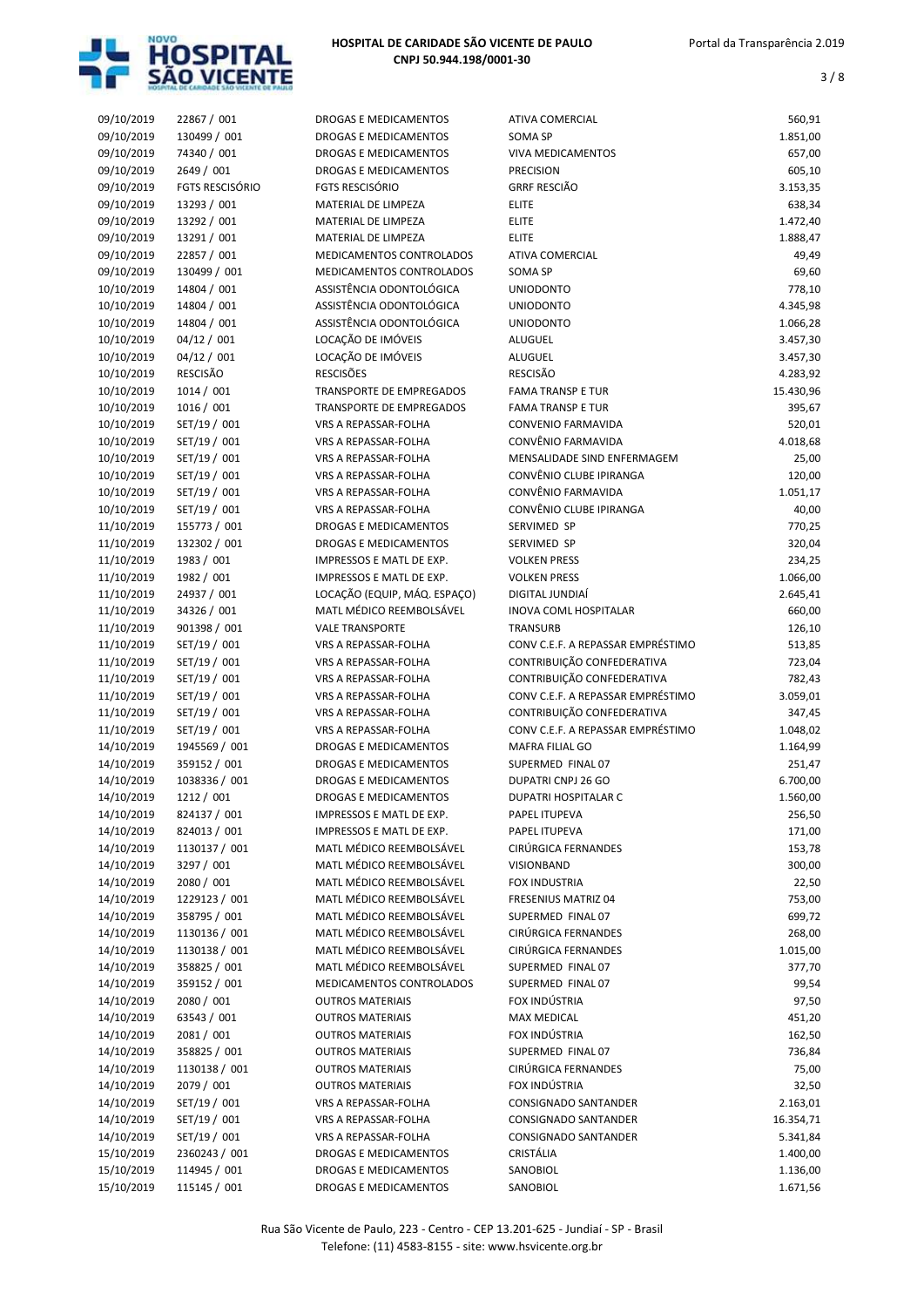

| 15/10/2019 | 2360761 / 001  | DROGAS E MEDICAMENTOS        | CRISTÁLIA                   | 440,00    |
|------------|----------------|------------------------------|-----------------------------|-----------|
| 15/10/2019 | 170538 / 001   | <b>DROGAS E MEDICAMENTOS</b> | CIRUR SÃO JOSÉ 04           | 198,00    |
| 15/10/2019 | 115251 / 001   | DROGAS E MEDICAMENTOS        | SANOBIOL                    | 120,00    |
| 15/10/2019 | 2360244 / 001  | DROGAS E MEDICAMENTOS        | CRISTÁLIA                   | 12.065,00 |
| 15/10/2019 | 115324 / 001   | <b>DROGAS E MEDICAMENTOS</b> | SANOBIOL                    | 1.450,56  |
| 15/10/2019 | 115396 / 001   | <b>DROGAS E MEDICAMENTOS</b> | SANOBIOL                    | 201,00    |
|            |                |                              |                             |           |
| 15/10/2019 | 110878 / 001   | MATERIAL DE LIMPEZA          | <b>ITW FLUIDS E HYGIENE</b> | 688,34    |
| 15/10/2019 | 3741 / 001     | MATERIAL PERMANENTE          | <b>CIRUR JUNDIAIENSE</b>    | 1.590,00  |
| 15/10/2019 | 170963 / 001   | MATL MÉDICO REEMBOLSÁVEL     | CIRUR SÃO JOSÉ 04           | 751,10    |
| 15/10/2019 | 28378 / 001    | MATL MÉDICO REEMBOLSÁVEL     | SUPERMED FINAL 41           | 118,85    |
| 15/10/2019 | 170965 / 001   | MATL MÉDICO REEMBOLSÁVEL     | CIRUR SÃO JOSÉ 04           | 187,60    |
|            |                |                              | CRISTÁLIA                   |           |
| 15/10/2019 | 2361358 / 001  | MEDICAMENTOS CONTROLADOS     |                             | 1.136,10  |
| 15/10/2019 | 2387213 / 001  | MEDICAMENTOS CONTROLADOS     | CRISTÁLIA                   | 790,00    |
| 15/10/2019 | 2360244 / 001  | MEDICAMENTOS CONTROLADOS     | CRISTÁLIA                   | 2.250,00  |
| 15/10/2019 | 109 / 001      | SERVS MÉDICOS COMPL - PJ     | <b>GARCIA E ROSSONI</b>     | 6.194,10  |
| 15/10/2019 | 236 / 001      | SERVS MÉDICOS COMPL - PJ     | DFZ MÉDICOS ASSO.SS         | 1.126,20  |
| 15/10/2019 | 98 / 001       | SERVS MÉDICOS COMPL - PJ     | MARCELA SCHWARZ             | 600,00    |
|            |                |                              |                             |           |
| 15/10/2019 | 139 / 001      | SERVS MÉDICOS COMPL - PJ     | STROHER SERVICOS MED        | 1.126,20  |
| 15/10/2019 | 205 / 001      | SERVS MÉDICOS COMPL - PJ     | <b>OLIVEIRA E FREITAS</b>   | 13.514,40 |
| 15/10/2019 | 142 / 001      | SERVS MÉDICOS COMPL - PJ     | MP JUNDIAÍ SERVIÇOS         | 6.757,20  |
| 15/10/2019 | 257 / 001      | SERVS MÉDICOS COMPL - PJ     | <b>HEBECLIN</b>             | 2.815,50  |
| 15/10/2019 | 171 / 001      | SERVS MÉDICOS COMPL - PJ     | POLETO E PETEK              | 1.126,20  |
|            |                |                              | CLÍNICA MÉDICA LEÃO         |           |
| 15/10/2019 | 463 / 001      | SERVS MÉDICOS COMPL - PJ     |                             | 10.698,90 |
| 15/10/2019 | 13 / 001       | SERVS MÉDICOS COMPL - PJ     | <b>NEF MONTEIRO S M SS</b>  | 3.000,00  |
| 15/10/2019 | 103 / 001      | SERVS MÉDICOS COMPL - PJ     | <b>CERES SARMENTO</b>       | 572,10    |
| 15/10/2019 | 137 / 001      | SERVS MÉDICOS COMPL - PJ     | LILIANE COELHO NEVES        | 2.252,40  |
| 15/10/2019 | 75 / 001       | SERVS MÉDICOS COMPL - PJ     | <b>DEBORA LOPES</b>         | 4.800,00  |
| 15/10/2019 | 219/001        | SERVS MÉDICOS COMPL - PJ     | H E F SERVIÇOS              | 3.941,70  |
|            |                |                              |                             |           |
| 15/10/2019 | 204 / 001      | SERVS MÉDICOS COMPL - PJ     | <b>OLIVEIRA E FREITAS</b>   | 2.346,25  |
| 15/10/2019 | 235 / 001      | SERVS MÉDICOS COMPL - PJ     | DFZ MÉDICOS ASSO.SS         | 4.504,80  |
| 15/10/2019 | 203 / 001      | SERVS MÉDICOS COMPL - PJ     | <b>OLIVEIRA E FREITAS</b>   | 2.346,25  |
| 15/10/2019 | 220 / 001      | SERVS MÉDICOS COMPL - PJ     | H E F SERVIÇOS              | 1.689,30  |
| 15/10/2019 | 26/001         | SERVS MÉDICOS COMPL - PJ     | <b>CUNHA E TIAGO</b>        | 6.000,00  |
| 15/10/2019 | 141 / 001      | SERVS MÉDICOS COMPL - PJ     | MP JUNDIAÍ SERVIÇOS         | 1.126,20  |
|            |                |                              |                             |           |
| 15/10/2019 | 72 / 001       | SERVS MÉDICOS COMPL - PJ     | <b>ERES</b>                 | 13.514,40 |
| 15/10/2019 | 172 / 001      | SERVS MÉDICOS COMPL - PJ     | POLETO E PETEK              | 5.631,00  |
| 15/10/2019 | 97 / 001       | SERVS MÉDICOS COMPL - PJ     | MARCELA SCHWARZ             | 600,00    |
| 15/10/2019 | 206 / 001      | SERVS MÉDICOS COMPL - PJ     | <b>OLIVEIRA E FREITAS</b>   | 6.194,10  |
| 15/10/2019 | 258 / 001      | SERVS MÉDICOS COMPL - PJ     | <b>HEBECLIN</b>             | 563,10    |
| 15/10/2019 | 103 / 001      | SERVS MÉDICOS COMPL - PJ     | <b>TAVARES TEIXEIRA</b>     | 2.252,40  |
|            |                |                              |                             |           |
| 15/10/2019 | 138 / 001      | SERVS MÉDICOS COMPL - PJ     | STROHER SERVICOS MED        | 6.757,20  |
| 15/10/2019 | 74 / 001       | SERVS MÉDICOS COMPL - PJ     | <b>DEBORA LOPES</b>         | 2.400,00  |
| 15/10/2019 | 136 / 001      | SERVS MÉDICOS COMPL - PJ     | LILIANE COELHO NEVES        | 7.320,30  |
| 15/10/2019 | 21210 / 001    | SERVS PRESTADOS - PJ         | GETTI LOC ALUGUÉL DE        | 300,00    |
| 16/10/2019 | 3303 / 001     | DROGAS E MEDICAMENTOS        | <b>FARMÁCIA SOBAM</b>       | 175,00    |
| 16/10/2019 | 68551 / 001    | <b>DROGAS E MEDICAMENTOS</b> | SULMEDIC COM MED            | 324,75    |
|            |                |                              |                             |           |
| 16/10/2019 | 315466 / 001   | DROGAS E MEDICAMENTOS        | ELI LILLY                   | 836,50    |
| 16/10/2019 | 805465 / 001   | DROGAS E MEDICAMENTOS        | MEDICAMENTAL                | 679,25    |
| 16/10/2019 | 34342 / 001    | DROGAS E MEDICAMENTOS        | INOVA COML HOSPITALAR       | 638,40    |
| 16/10/2019 | 44773 / 001    | DROGAS E MEDICAMENTOS        | DBS                         | 802,56    |
| 16/10/2019 | 37368571 / 001 | <b>ENERGIA ELÉTRICA</b>      | CPFL                        | 15.551,54 |
|            | 242935 / 001   |                              | AUTOPEL AUTOMAÇÃO           |           |
| 16/10/2019 |                | IMPRESSOS E MATL DE EXP.     |                             | 420,00    |
| 16/10/2019 | 242933 / 001   | IMPRESSOS E MATL DE EXP.     | AUTOPEL AUTOMAÇÃO           | 280,00    |
| 16/10/2019 | 588056 / 001   | MATERIAL DE LIMPEZA          | AMADE                       | 1.339,52  |
| 16/10/2019 | 825204 / 001   | MATERIAL DE LIMPEZA          | PAPEL ITUPEVA               | 193,20    |
| 16/10/2019 | 20477 / 001    | MATL MÉDICO REEMBOLSÁVEL     | SANDRA CRISTIANE GOD        | 717,00    |
| 16/10/2019 | 805455 / 001   | MEDICAMENTOS CONTROLADOS     | MEDICAMENTAL                | 195,00    |
|            |                |                              |                             |           |
| 16/10/2019 | 68551 / 001    | MEDICAMENTOS CONTROLADOS     | SULMEDIC COM MED            | 1.647,00  |
| 17/10/2019 | 2598 / 001     | DROGAS E MEDICAMENTOS        | PHARMA STAR                 | 1.600,00  |
| 17/10/2019 | 3254 / 001     | DROGAS E MEDICAMENTOS        | ALFALAGOS FILIAL 67         | 245,17    |
| 17/10/2019 | 4159 / 001     | MATERIAL DE LIMPEZA          | <b>GREEN BAGS</b>           | 813,12    |
| 17/10/2019 | 11246 / 001    | MATERIAL LABORATÓRIO         | CINCO CIRÚRGICA             | 204,00    |
| 17/10/2019 | 3259 / 001     | MATL MÉDICO REEMBOLSÁVEL     | ALFALAGOS FILIAL 67         | 100,86    |
|            | 2601 / 001     | MATL MÉDICO REEMBOLSÁVEL     |                             |           |
| 17/10/2019 |                |                              | LONGMED                     | 1.190,00  |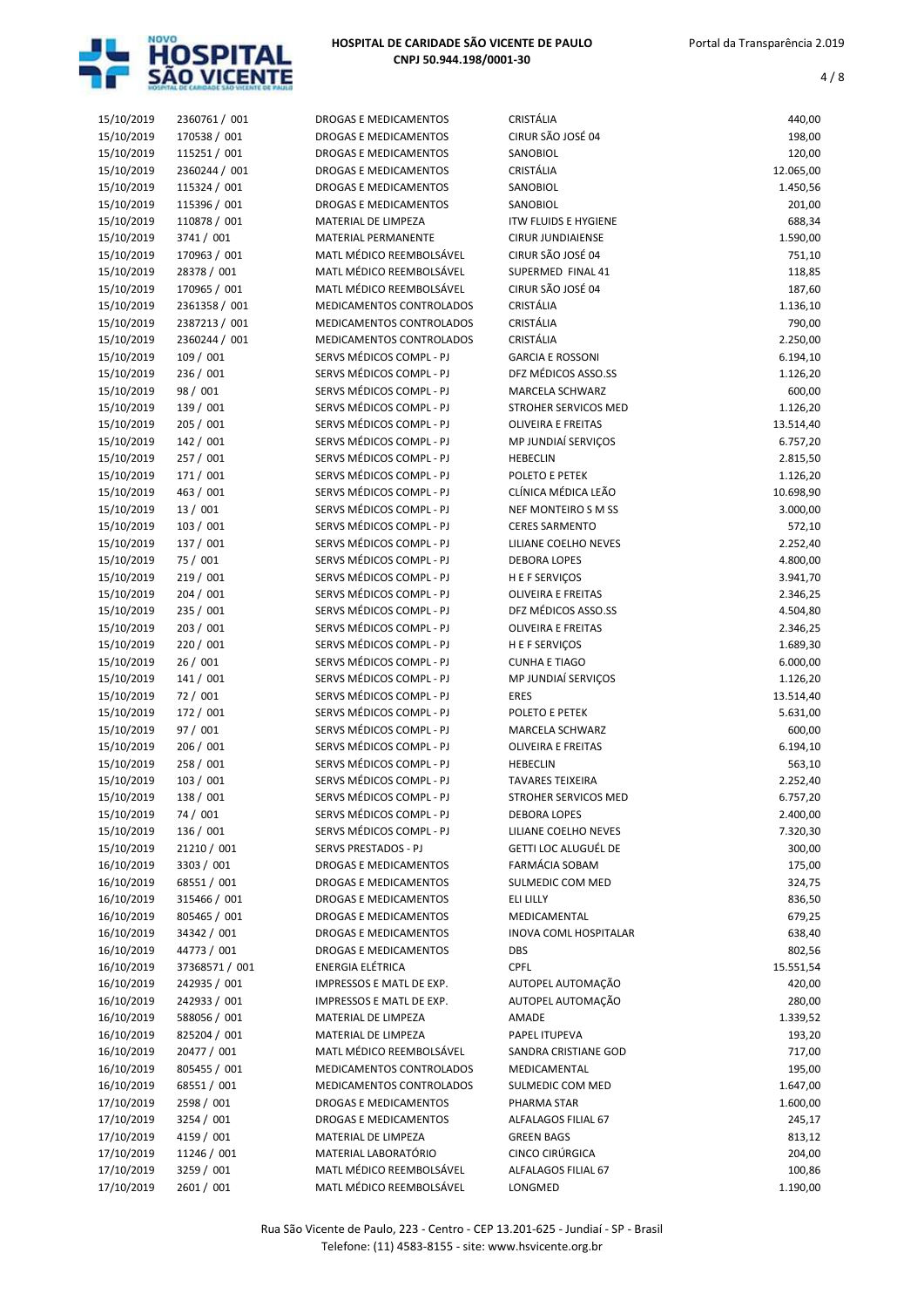

| 17/10/2019 | 359535 / 001         | MATL MÉDICO REEMBOLSÁVEL    | SUPERMED FINAL 07   | 1.027,37  |
|------------|----------------------|-----------------------------|---------------------|-----------|
| 17/10/2019 | 3258 / 001           | MATL MÉDICO REEMBOLSÁVEL    | ALFALAGOS FILIAL 67 | 1.151,42  |
| 17/10/2019 | 3255 / 001           | MATL MÉDICO REEMBOLSÁVEL    | ALFALAGOS FILIAL 67 | 1.990,46  |
| 17/10/2019 | 917 / 001            | MATL MÉDICO REEMBOLSÁVEL    | <b>UNIODONTO</b>    | 125,40    |
| 17/10/2019 | 3256 / 001           | MATL MÉDICO REEMBOLSÁVEL    | ALFALAGOS FILIAL 67 | 110,20    |
| 17/10/2019 | 3257 / 001           | MATL MÉDICO REEMBOLSÁVEL    | ALFALAGOS FILIAL 67 | 93,20     |
| 17/10/2019 | 3289 / 001           | MATL MÉDICO REEMBOLSÁVEL    | VISIONBAND          | 352,00    |
| 17/10/2019 | 3254 / 001           | MEDICAMENTOS CONTROLADOS    | ALFALAGOS FILIAL 67 | 20,26     |
| 17/10/2019 | 359535 / 001         | <b>OUTROS MATERIAIS</b>     | SUPERMED FINAL 07   | 1.472,26  |
| 17/10/2019 | 3258 / 001           | <b>OUTROS MATERIAIS</b>     | ALFALAGOS FILIAL 67 | 23,72     |
| 17/10/2019 | 20191011001576 / 001 | VALE REFEIÇÃO E ALIMENTAÇÃO | VR                  | 10.164,00 |
| 17/10/2019 | 20191011001549 / 001 | VALE REFEIÇÃO E ALIMENTAÇÃO | VR                  | 27.722,50 |
| 17/10/2019 | 20191011001556 / 001 | VALE REFEIÇÃO E ALIMENTAÇÃO | <b>VR</b>           | 9.009,00  |
| 18/10/2019 | 807369 / 001         | DROGAS E MEDICAMENTOS       | MEDICAMENTAL        | 431,60    |
| 18/10/2019 | 35678257 / 001       | ENERGIA ELÉTRICA            | <b>CPFL</b>         | 734,43    |
| 18/10/2019 | $D-200 / 001$        | <b>IMPOSTO FEDERAL</b>      | IRRF - P. JURÍDICA  | 37,50     |
| 18/10/2019 | $D-99/001$           | <b>IMPOSTO FEDERAL</b>      | PIS/COFINS/CSLL     | 27,90     |
| 18/10/2019 | $D-70/001$           | <b>IMPOSTO FEDERAL</b>      | IRRF - P. JURÍDICA  | 9,00      |
| 18/10/2019 | $D-61/001$           | <b>IMPOSTO FEDERAL</b>      | IRRF - P. JURÍDICA  | 157,50    |
| 18/10/2019 | $D-360/001$          | <b>IMPOSTO FEDERAL</b>      | PIS/COFINS/CSLL     | 48,82     |
| 18/10/2019 | $D-334 / 001$        | <b>IMPOSTO FEDERAL</b>      | PIS/COFINS/CSLL     | 24,41     |
| 18/10/2019 | $D-250/001$          | <b>IMPOSTO FEDERAL</b>      | PIS/COFINS/CSLL     | 341,78    |
| 18/10/2019 | $D-461/001$          | <b>IMPOSTO FEDERAL</b>      | IRRF - P. JURÍDICA  | 162,00    |
| 18/10/2019 | D-249 / 001          | <b>IMPOSTO FEDERAL</b>      | IRRF - P. JURÍDICA  | 45,00     |
| 18/10/2019 | $D-200 / 001$        | <b>IMPOSTO FEDERAL</b>      | PIS/COFINS/CSLL     | 116,25    |
| 18/10/2019 | $D-104 / 001$        | <b>IMPOSTO FEDERAL</b>      | IRRF - P. JURÍDICA  | 72,00     |
| 18/10/2019 | $D-183 / 001$        | <b>IMPOSTO FEDERAL</b>      | PIS/COFINS/CSLL     | 146,48    |
| 18/10/2019 | $D-137/001$          | <b>IMPOSTO FEDERAL</b>      | PIS/COFINS/CSLL     | 97,65     |
| 18/10/2019 | $D-89/001$           | <b>IMPOSTO FEDERAL</b>      | PIS/COFINS/CSLL     | 24,41     |
| 18/10/2019 | $D-365 / 001$        | <b>IMPOSTO FEDERAL</b>      | IRRF - P. JURÍDICA  | 31,50     |
| 18/10/2019 | $D-139/001$          | <b>IMPOSTO FEDERAL</b>      | IRRF - P. JURÍDICA  | 15,75     |
| 18/10/2019 | $D-83 / 001$         | <b>IMPOSTO FEDERAL</b>      | PIS/COFINS/CSLL     | 55,80     |
| 18/10/2019 | $D-461/001$          | <b>IMPOSTO FEDERAL</b>      | PIS/COFINS/CSLL     | 502,20    |
| 18/10/2019 | $D-93/001$           | <b>IMPOSTO FEDERAL</b>      | IRRF - P. JURÍDICA  | 141,75    |
| 18/10/2019 | $D-159/001$          | <b>IMPOSTO FEDERAL</b>      | IRRF - P. JURÍDICA  | 236,25    |
| 18/10/2019 | $D-255 / 001$        | <b>IMPOSTO FEDERAL</b>      | IRRF - P. JURÍDICA  | 133,88    |
| 18/10/2019 | $D-201/001$          | <b>IMPOSTO FEDERAL</b>      | IRRF - P. JURÍDICA  | 225,00    |
| 18/10/2019 | D-208 / 001          | <b>IMPOSTO FEDERAL</b>      | PIS/COFINS/CSLL     | 223,20    |
| 18/10/2019 | $D-208/001$          | <b>IMPOSTO FEDERAL</b>      | IRRF - P. JURÍDICA  | 72,00     |
| 18/10/2019 | $D-70/001$           | <b>IMPOSTO FEDERAL</b>      | PIS/COFINS/CSLL     | 27,90     |
| 18/10/2019 | $D-493 / 001$        | <b>IMPOSTO FEDERAL</b>      | IRRF - P. JURÍDICA  | 72,00     |
| 18/10/2019 | $D-185/001$          | <b>IMPOSTO FEDERAL</b>      | IRRF - P. JURÍDICA  | 31,50     |
| 18/10/2019 | $D-493 / 001$        | <b>IMPOSTO FEDERAL</b>      | PIS/COFINS/CSLL     | 223,20    |
| 18/10/2019 | $D-188/001$          | <b>IMPOSTO FEDERAL</b>      | PIS/COFINS/CSLL     | 55,80     |
| 18/10/2019 | $D-83 / 001$         | <b>IMPOSTO FEDERAL</b>      | IRRF - P. JURÍDICA  | 18,00     |
| 18/10/2019 | $D-140/001$          | <b>IMPOSTO FEDERAL</b>      | IRRF - P. JURÍDICA  | 144,00    |
| 18/10/2019 | $D-134 / 001$        | <b>IMPOSTO FEDERAL</b>      | IRRF - P. JURÍDICA  | 63,00     |
| 18/10/2019 | $D-140/001$          | <b>IMPOSTO FEDERAL</b>      | PIS/COFINS/CSLL     | 446,40    |
| 18/10/2019 | $D-166/001$          | <b>IMPOSTO FEDERAL</b>      | IRRF - P. JURÍDICA  | 18,00     |
| 18/10/2019 | $D-60/001$           | <b>IMPOSTO FEDERAL</b>      | PIS/COFINS/CSLL     | 390,60    |
| 18/10/2019 | $D-155/001$          | <b>IMPOSTO FEDERAL</b>      | PIS/COFINS/CSLL     | 756,79    |
| 18/10/2019 | $D-254/001$          | <b>IMPOSTO FEDERAL</b>      | PIS/COFINS/CSLL     | 48,83     |
| 18/10/2019 | $D-64/001$           | <b>IMPOSTO FEDERAL</b>      | PIS/COFINS/CSLL     | 366,19    |
| 18/10/2019 | $D-64/001$           | <b>IMPOSTO FEDERAL</b>      | IRRF - P. JURÍDICA  | 15,75     |
| 18/10/2019 | $D-201/001$          | <b>IMPOSTO FEDERAL</b>      | PIS/COFINS/CSLL     | 697,50    |
| 18/10/2019 | $D-186 / 001$        | <b>IMPOSTO FEDERAL</b>      | PIS/COFINS/CSLL     | 97,65     |
| 18/10/2019 | $D-47/001$           | <b>IMPOSTO FEDERAL</b>      | PIS/COFINS/CSLL     | 146,48    |
| 18/10/2019 | $D-90/001$           | <b>IMPOSTO FEDERAL</b>      | PIS/COFINS/CSLL     | 463,84    |
| 18/10/2019 | $D-249/001$          | <b>IMPOSTO FEDERAL</b>      | PIS/COFINS/CSLL     | 139,50    |
| 18/10/2019 | $D-166/001$          | <b>IMPOSTO FEDERAL</b>      | PIS/COFINS/CSLL     | 55,80     |
| 18/10/2019 | $D-104 / 001$        | <b>IMPOSTO FEDERAL</b>      | PIS/COFINS/CSLL     | 223,20    |
| 18/10/2019 | $D-340 / 001$        | <b>IMPOSTO FEDERAL</b>      | IRRF - P. JURÍDICA  | 31,50     |
| 18/10/2019 | $D-65/001$           | <b>IMPOSTO FEDERAL</b>      | IRRF - P. JURÍDICA  | 86,63     |
| 18/10/2019 | $D-190/001$          | <b>IMPOSTO FEDERAL</b>      | IRRF - P. JURÍDICA  | 31,50     |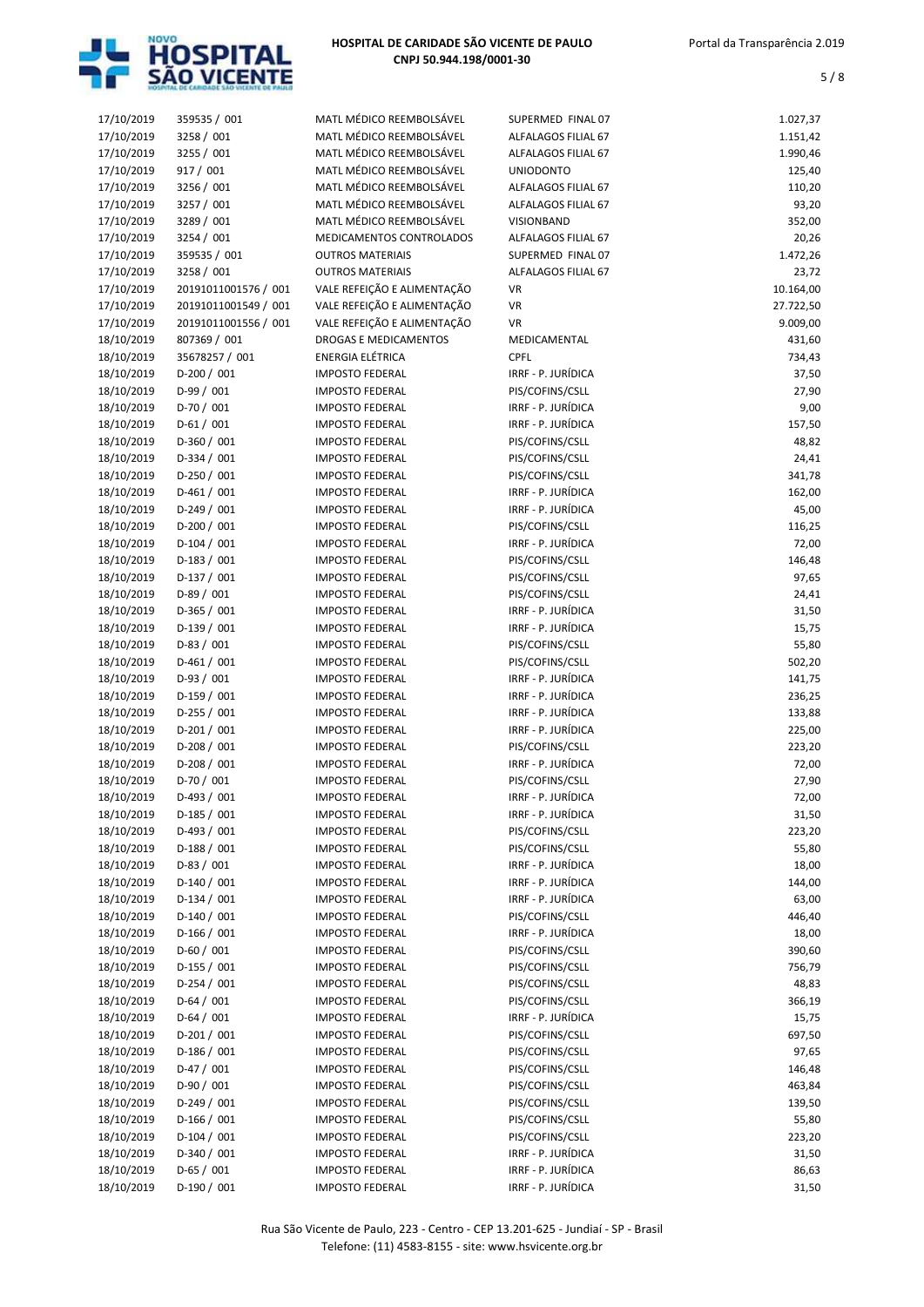

| 18/10/2019               | $D-53 / 001$   | <b>IMPOSTO FEDERAL</b> | IRRF - P. JURÍDICA | 31,50    |
|--------------------------|----------------|------------------------|--------------------|----------|
| 18/10/2019               | $D-182/001$    | <b>IMPOSTO FEDERAL</b> | IRRF - P. JURÍDICA | 15,75    |
| 18/10/2019               | $D-188/001$    | <b>IMPOSTO FEDERAL</b> | IRRF - P. JURÍDICA | 18,00    |
| 18/10/2019               | $D-134 / 001$  | <b>IMPOSTO FEDERAL</b> | PIS/COFINS/CSLL    | 223,20   |
| 18/10/2019               | $D-99/001$     | <b>IMPOSTO FEDERAL</b> | PIS/COFINS/CSLL    | 60,45    |
| 18/10/2019               | $D-180/001$    | <b>IMPOSTO FEDERAL</b> | IRRF - P. JURÍDICA | 87,75    |
| 18/10/2019               | $D-375/001$    | <b>IMPOSTO FEDERAL</b> | IRRF - P. JURÍDICA | 498,75   |
| 18/10/2019               | D-55 / 001     | <b>IMPOSTO FEDERAL</b> | IRRF - P. JURÍDICA | 58,50    |
| 18/10/2019               | $D-101/001$    | <b>IMPOSTO FEDERAL</b> | IRRF - P. JURÍDICA | 49,50    |
| 18/10/2019               | $D-65/001$     | <b>IMPOSTO FEDERAL</b> | IRRF - P. JURÍDICA | 49,50    |
| 18/10/2019               | $D-95/001$     | <b>IMPOSTO FEDERAL</b> | IRRF - P. JURÍDICA | 16,50    |
| 18/10/2019               | $D-35/001$     | <b>IMPOSTO FEDERAL</b> | PIS/COFINS/CSLL    | 272,03   |
|                          |                | <b>IMPOSTO FEDERAL</b> | PIS/COFINS/CSLL    |          |
| 18/10/2019               | $D-112 / 001$  |                        |                    | 120,90   |
| 18/10/2019               | $D-176/001$    | <b>IMPOSTO FEDERAL</b> | PIS/COFINS/CSLL    | 332,47   |
| 18/10/2019               | $D-126/001$    | <b>IMPOSTO FEDERAL</b> | PIS/COFINS/CSLL    | 425,48   |
| 18/10/2019               | $D-368/001$    | <b>IMPOSTO FEDERAL</b> | PIS/COFINS/CSLL    | 1.299,68 |
| 18/10/2019               | $D-1467/001$   | <b>IMPOSTO FEDERAL</b> | PIS/COFINS/CSLL    | 60,45    |
| 18/10/2019               | $D-90/001$     | <b>IMPOSTO FEDERAL</b> | PIS/COFINS/CSLL    | 376,65   |
| 18/10/2019               | $D-89/001$     | <b>IMPOSTO FEDERAL</b> | PIS/COFINS/CSLL    | 404,55   |
| 18/10/2019               | $D-7/001$      | <b>IMPOSTO FEDERAL</b> | PIS/COFINS/CSLL    | 60,45    |
| 18/10/2019               | $D-18/001$     | <b>IMPOSTO FEDERAL</b> | PIS/COFINS/CSLL    | 932,33   |
| 18/10/2019               | $D-62/001$     | <b>IMPOSTO FEDERAL</b> | PIS/COFINS/CSLL    | 265,05   |
| 18/10/2019               | D-45887 / 001  | <b>IMPOSTO FEDERAL</b> | PIS/COFINS/CSLL    | 9,76     |
| 18/10/2019               | $D-64/001$     | <b>IMPOSTO FEDERAL</b> | IRRF - P. JURÍDICA | 36,00    |
| 18/10/2019               | $D-20/001$     | <b>IMPOSTO FEDERAL</b> | IRRF - P. JURÍDICA | 338,25   |
| 18/10/2019               | $D-93/001$     | <b>IMPOSTO FEDERAL</b> | IRRF - P. JURÍDICA | 65,25    |
| 18/10/2019               | $D-23/001$     | <b>IMPOSTO FEDERAL</b> | IRRF - P. JURÍDICA | 39,00    |
| 18/10/2019               | $D-121/001$    | <b>IMPOSTO FEDERAL</b> | IRRF - P. JURÍDICA | 99,00    |
| 18/10/2019               | $D-43 / 001$   | <b>IMPOSTO FEDERAL</b> | IRRF - P. JURÍDICA | 231,00   |
| 18/10/2019               | $D-251/001$    | <b>IMPOSTO FEDERAL</b> | PIS/COFINS/CSLL    | 362,70   |
| 18/10/2019               | $D-39/001$     | <b>IMPOSTO FEDERAL</b> | PIS/COFINS/CSLL    | 843,98   |
| 18/10/2019               | $D-348 / 001$  | <b>IMPOSTO FEDERAL</b> | IRRF - P. JURÍDICA | 58,50    |
| 18/10/2019               | $D-115/001$    | <b>IMPOSTO FEDERAL</b> | IRRF - P. JURÍDICA | 189,75   |
| 18/10/2019               | $D-183 / 001$  | <b>IMPOSTO FEDERAL</b> | IRRF - P. JURÍDICA | 324,00   |
| 18/10/2019               | D-45887 / 001  | <b>IMPOSTO FEDERAL</b> | IRRF - P. JURÍDICA | 3,15     |
| 18/10/2019               | $D-54/001$     | <b>IMPOSTO FEDERAL</b> | IRRF - P. JURÍDICA | 24,75    |
| 18/10/2019               | $D-94/001$     | <b>IMPOSTO FEDERAL</b> | IRRF - P. JURÍDICA | 19,50    |
| 18/10/2019               | $D-374/001$    | <b>IMPOSTO FEDERAL</b> | IRRF - P. JURÍDICA | 90,00    |
|                          | $D-186 / 001$  | <b>IMPOSTO FEDERAL</b> | IRRF - P. JURÍDICA | 504,75   |
| 18/10/2019<br>18/10/2019 | $D-256 / 001$  |                        | IRRF - P. JURÍDICA | 182,25   |
|                          |                | <b>IMPOSTO FEDERAL</b> |                    |          |
| 18/10/2019               | D-967 / 001    | <b>IMPOSTO FEDERAL</b> | INSS - P. JURÍDICA | 528,42   |
| 18/10/2019               | $D-129/001$    | <b>IMPOSTO FEDERAL</b> | IRRF - P. JURÍDICA | 91,50    |
| 18/10/2019               | $D-111/001$    | <b>IMPOSTO FEDERAL</b> | IRRF - P. JURÍDICA | 78,00    |
| 18/10/2019               | $D-114/001$    | <b>IMPOSTO FEDERAL</b> | IRRF - P. JURÍDICA | 39,00    |
| 18/10/2019               | $D-94/001$     | <b>IMPOSTO FEDERAL</b> | IRRF - P. JURÍDICA | 69,00    |
| 18/10/2019               | $D-92/001$     | <b>IMPOSTO FEDERAL</b> | IRRF - P. JURÍDICA | 265,50   |
| 18/10/2019               | $D-8/001$      | <b>IMPOSTO FEDERAL</b> | PIS/COFINS/CSLL    | 30,23    |
| 18/10/2019               | $D-252 / 001$  | <b>IMPOSTO FEDERAL</b> | PIS/COFINS/CSLL    | 30,23    |
| 18/10/2019               | $D-182 / 001$  | <b>IMPOSTO FEDERAL</b> | PIS/COFINS/CSLL    | 1.543,80 |
| 18/10/2019               | $D-1462 / 001$ | <b>IMPOSTO FEDERAL</b> | PIS/COFINS/CSLL    | 90,67    |
| 18/10/2019               | D-106 / 001    | <b>IMPOSTO FEDERAL</b> | PIS/COFINS/CSLL    | 120,90   |
| 18/10/2019               | $D-118/001$    | <b>IMPOSTO FEDERAL</b> | PIS/COFINS/CSLL    | 358,05   |
| 18/10/2019               | $D-46/001$     | <b>IMPOSTO FEDERAL</b> | PIS/COFINS/CSLL    | 51,15    |
| 18/10/2019               | D-59 / 001     | <b>IMPOSTO FEDERAL</b> | PIS/COFINS/CSLL    | 106,95   |
| 18/10/2019               | $D-361/001$    | <b>IMPOSTO FEDERAL</b> | PIS/COFINS/CSLL    | 279,00   |
| 18/10/2019               | $D-113 / 001$  | <b>IMPOSTO FEDERAL</b> | PIS/COFINS/CSLL    | 639,38   |
| 18/10/2019               | $D-91/001$     | <b>IMPOSTO FEDERAL</b> | PIS/COFINS/CSLL    | 699,82   |
| 18/10/2019               | $D-3/001$      | <b>IMPOSTO FEDERAL</b> | IRRF - P. JURÍDICA | 29,25    |
| 18/10/2019               | $D-52/001$     | <b>IMPOSTO FEDERAL</b> | PIS/COFINS/CSLL    | 730,06   |
| 18/10/2019               | $D-88/001$     | <b>IMPOSTO FEDERAL</b> | IRRF - P. JURÍDICA | 27,75    |
| 18/10/2019               | $D-9/001$      | <b>IMPOSTO FEDERAL</b> | IRRF - P. JURÍDICA | 19,50    |
| 18/10/2019               | $D-53 / 001$   | <b>IMPOSTO FEDERAL</b> | IRRF - P. JURÍDICA | 231,00   |
| 18/10/2019               | $D-3/001$      | <b>IMPOSTO FEDERAL</b> | IRRF - P. JURÍDICA | 39,00    |
|                          |                |                        |                    |          |
| 18/10/2019               | $D-178/001$    | <b>IMPOSTO FEDERAL</b> | PIS/COFINS/CSLL    | 981,15   |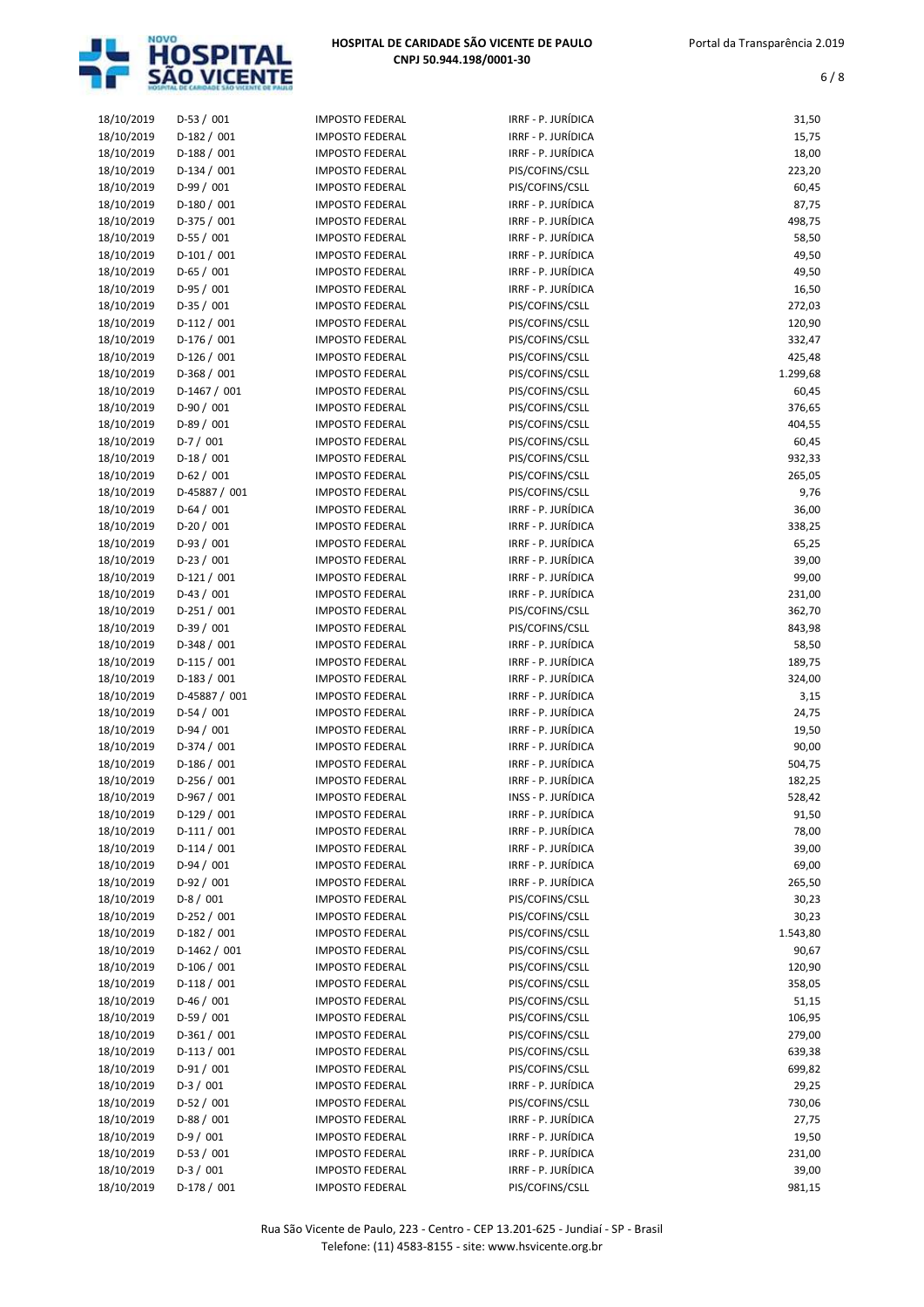

| 18/10/2019 | $D-179/001$     | <b>IMPOSTO FEDERAL</b>     | PIS/COFINS/CSLL               | 24,41     |
|------------|-----------------|----------------------------|-------------------------------|-----------|
| 18/10/2019 | D-496 / 001     | <b>IMPOSTO FEDERAL</b>     | IRRF - P. JURÍDICA            | 78,75     |
| 18/10/2019 | $D-31/001$      | <b>IMPOSTO FEDERAL</b>     | PIS/COFINS/CSLL               | 97,65     |
| 18/10/2019 | $D-26/001$      | <b>IMPOSTO FEDERAL</b>     | PIS/COFINS/CSLL               | 341,78    |
| 18/10/2019 | $D-211/001$     | <b>IMPOSTO FEDERAL</b>     | IRRF - P. JURÍDICA            | 55,13     |
| 18/10/2019 | $D-167/001$     | <b>IMPOSTO FEDERAL</b>     | IRRF - P. JURÍDICA            | 81,00     |
| 18/10/2019 | $D-231/001$     | <b>IMPOSTO FEDERAL</b>     | IRRF - P. JURÍDICA            | 81,00     |
|            |                 |                            |                               |           |
| 18/10/2019 | $D-198/001$     | <b>IMPOSTO FEDERAL</b>     | PIS/COFINS/CSLL               | 116,25    |
| 18/10/2019 | $D-69/001$      | <b>IMPOSTO FEDERAL</b>     | IRRF - P. JURÍDICA            | 252,00    |
| 18/10/2019 | $D-88/001$      | <b>IMPOSTO FEDERAL</b>     | PIS/COFINS/CSLL               | 122,06    |
| 18/10/2019 | $D-44 / 001$    | <b>IMPOSTO FEDERAL</b>     | PIS/COFINS/CSLL               | 781,20    |
| 18/10/2019 | $D-19/001$      | <b>IMPOSTO FEDERAL</b>     | PIS/COFINS/CSLL               | 48,83     |
| 18/10/2019 | D-255 / 001     | <b>IMPOSTO FEDERAL</b>     | PIS/COFINS/CSLL               | 24,41     |
| 18/10/2019 | D-136 / 001     | <b>IMPOSTO FEDERAL</b>     | PIS/COFINS/CSLL               | 97,65     |
| 18/10/2019 | $D-03/12/001$   | <b>IMPOSTO FEDERAL</b>     | <b>IRRF ALUGUEL</b>           | 385,40    |
| 18/10/2019 | D-135 / 001     | <b>IMPOSTO FEDERAL</b>     | PIS/COFINS/CSLL               | 418,50    |
| 18/10/2019 | D-135 / 001     | <b>IMPOSTO FEDERAL</b>     | IRRF - P. JURÍDICA            | 135,00    |
| 18/10/2019 | D-20199 / 001   | <b>IMPOSTO FEDERAL</b>     | IRRF - P. JURÍDICA            | 39,38     |
|            | D-969 / 001     | <b>IMPOSTO FEDERAL</b>     | INSS - P. JURÍDICA            |           |
| 18/10/2019 |                 |                            |                               | 13,91     |
| 18/10/2019 | D-492 / 001     | <b>IMPOSTO FEDERAL</b>     | PIS/COFINS/CSLL               | 111,60    |
| 18/10/2019 | D-198 / 001     | <b>IMPOSTO FEDERAL</b>     | IRRF - P. JURÍDICA            | 37,50     |
| 18/10/2019 | $D-199/001$     | <b>IMPOSTO FEDERAL</b>     | IRRF - P. JURÍDICA            | 117,00    |
| 18/10/2019 | D-20017 / 001   | <b>IMPOSTO FEDERAL</b>     | IRRF - P. JURÍDICA            | 15,75     |
| 18/10/2019 | $D-92/001$      | <b>IMPOSTO FEDERAL</b>     | IRRF - P. JURÍDICA            | 78,75     |
| 18/10/2019 | $D-93/001$      | <b>IMPOSTO FEDERAL</b>     | IRRF - P. JURÍDICA            | 102,38    |
| 18/10/2019 | $D-359/001$     | <b>IMPOSTO FEDERAL</b>     | PIS/COFINS/CSLL               | 97,65     |
| 18/10/2019 | $D-27/001$      | <b>IMPOSTO FEDERAL</b>     | IRRF - P. JURÍDICA            | 102,38    |
| 18/10/2019 | D-268 / 001     | <b>IMPOSTO FEDERAL</b>     | IRRF - P. JURÍDICA            | 47,25     |
| 18/10/2019 | $D-133 / 001$   | <b>IMPOSTO FEDERAL</b>     | IRRF - P. JURÍDICA            | 117,00    |
| 18/10/2019 | $D-189/001$     | <b>IMPOSTO FEDERAL</b>     | IRRF - P. JURÍDICA            | 23,63     |
|            | $D-167/001$     | <b>IMPOSTO FEDERAL</b>     | PIS/COFINS/CSLL               |           |
| 18/10/2019 |                 |                            |                               | 251,10    |
| 18/10/2019 | $D-101/001$     | <b>IMPOSTO FEDERAL</b>     | IRRF - P. JURÍDICA            | 36,00     |
| 18/10/2019 | $D-231/001$     | <b>IMPOSTO FEDERAL</b>     | PIS/COFINS/CSLL               | 251,10    |
| 18/10/2019 | $D-139/001$     | <b>IMPOSTO FEDERAL</b>     | PIS/COFINS/CSLL               | 55,80     |
| 18/10/2019 | $D-133 / 001$   | <b>IMPOSTO FEDERAL</b>     | PIS/COFINS/CSLL               | 362,70    |
| 18/10/2019 | $D-101/001$     | <b>IMPOSTO FEDERAL</b>     | PIS/COFINS/CSLL               | 111,60    |
| 18/10/2019 | D-492 / 001     | <b>IMPOSTO FEDERAL</b>     | IRRF - P. JURÍDICA            | 36,00     |
| 18/10/2019 | $D-92/001$      | <b>IMPOSTO FEDERAL</b>     | PIS/COFINS/CSLL               | 48,83     |
| 18/10/2019 | $D-45/001$      | <b>IMPOSTO FEDERAL</b>     | IRRF - P. JURÍDICA            | 133,88    |
| 18/10/2019 | $D-69/001$      | <b>IMPOSTO FEDERAL</b>     | PIS/COFINS/CSLL               | 781,20    |
| 18/10/2019 | $D-207/001$     | <b>IMPOSTO FEDERAL</b>     | PIS/COFINS/CSLL               | 167,40    |
| 18/10/2019 | $D-92/001$      | <b>IMPOSTO FEDERAL</b>     | PIS/COFINS/CSLL               | 122,06    |
| 18/10/2019 | $D-91/001$      | <b>IMPOSTO FEDERAL</b>     | PIS/COFINS/CSLL               | 219,71    |
|            | D-484 / 001     | <b>IMPOSTO FEDERAL</b>     | PIS/COFINS/CSLL               | 195,30    |
| 18/10/2019 |                 |                            |                               |           |
| 18/10/2019 | D-185 / 001     | <b>IMPOSTO FEDERAL</b>     | PIS/COFINS/CSLL               | 97,65     |
| 18/10/2019 | D-90 / 001      | <b>IMPOSTO FEDERAL</b>     | PIS/COFINS/CSLL               | 48,83     |
| 18/10/2019 | $D-199/001$     | <b>IMPOSTO FEDERAL</b>     | PIS/COFINS/CSLL               | 362,70    |
| 18/10/2019 | D-139 / 001     | <b>IMPOSTO FEDERAL</b>     | IRRF - P. JURÍDICA            | 18,00     |
| 18/10/2019 | $D-207/001$     | <b>IMPOSTO FEDERAL</b>     | IRRF - P. JURÍDICA            | 54,00     |
| 18/10/2019 | $D-263 / 001$   | <b>IMPOSTO FEDERAL</b>     | PIS/COFINS/CSLL               | 97,65     |
| 18/10/2019 | $D-37/001$      | <b>IMPOSTO FEDERAL</b>     | IRRF - P. JURÍDICA            | 31,50     |
| 18/10/2019 | D-203 / 001     | <b>IMPOSTO FEDERAL</b>     | PIS/COFINS/CSLL               | 146,48    |
| 18/10/2019 | SET/19 / 001    | <b>INSS-CONTR REPASSAR</b> | INSS FOLHA SETEMBRO/2019      | 12.653,81 |
| 18/10/2019 | SET/19 / 001    | <b>INSS-CONTR REPASSAR</b> | INSS FOLHA SETEMBRO/2019      | 41.793,94 |
| 18/10/2019 | SET/19 / 001    | <b>INSS-CONTR REPASSAR</b> | INSS FOLHA SETEMBRO/2019      | 7.966,34  |
| 18/10/2019 | AGOSTO/19 / 001 | <b>IRRF A REPASSAR</b>     | IRRF FOLHA AGOSTO/2019        | 10.140,44 |
|            |                 |                            |                               |           |
| 18/10/2019 | SET/19 / 001    | <b>IRRF A REPASSAR</b>     | IRRF FÉRIAS FOLHA SETEMBRO/19 | 353,64    |
| 18/10/2019 | AGOSTO/19 / 001 | <b>IRRF A REPASSAR</b>     | IRRF FOLHA AGOSTO/2019        | 35.392,56 |
| 18/10/2019 | AGOSTO/19 / 001 | <b>IRRF A REPASSAR</b>     | IRRF FOLHA AGOSTO/2019        | 3.113,03  |
| 18/10/2019 | 360179 / 001    | MATL MÉDICO REEMBOLSÁVEL   | SUPERMED FINAL 07             | 567,28    |
| 18/10/2019 | 298550 / 001    | MATL MÉDICO REEMBOLSÁVEL   | POLAR FIX                     | 216,48    |
| 18/10/2019 | 360179 / 001    | <b>OUTROS MATERIAIS</b>    | SUPERMED FINAL 07             | 182,00    |
| 18/10/2019 | 298550 / 001    | <b>OUTROS MATERIAIS</b>    | POLAR FIX                     | 756,00    |
| 18/10/2019 | 15/001          | SERVS PRESTADOS - PJ       | <b>DIAZ PRINT</b>             | 465,30    |